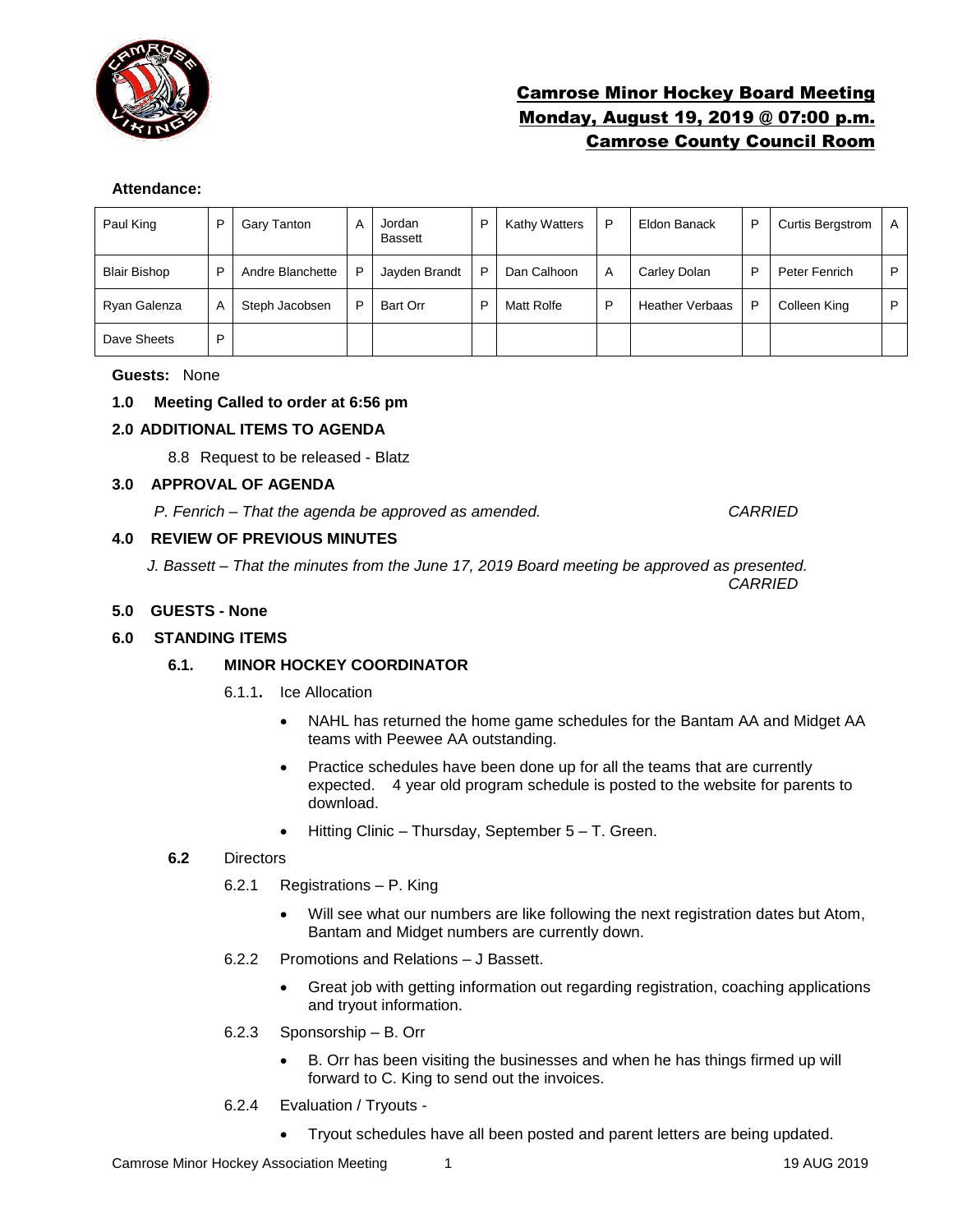Division Directors are asked to be at the initial parent meeting and to help out with giving out jerseys or answering questions parents may have.

#### 6.2.5 Equipment – C. King

- No word from Battle River Sports regarding socks and jerseys. Deck boxes have been put together and will put out in the rinks next week.
- 6.2.6 Director of Discipline H. Verbaas

*D. Sheets – That Camrose Minor Hockey goes In Camera. CARRIED* 

*K. Watters – That Camrose Minor Hockey comes out of In Camera CARRIED*

*B. Bishop – That the player receive a verbal warning regarding the use of Social Media. CARRIED*

*A. Blanchette – That the parents both complete the RIS-Parent Module CARRIED*

*M. ROLFE – Go with Option "B" in that the coach and assistant cannot coach for the 2019 – 2020 season and all records will be available to the coach selection committee for the next 5 years for the head coach and 2 years for the assistant. CARRIED*

*H. Verbaas – That policies and bylaws be reviewed and strengthened regarding the use of social media, vaping, cannabis and alcohol.* 

- 6.2.7 Rep Team (AA, A and B Teams) P. King
	- Interviews of 13 individuals have taken place with more set up for August 27 with the following recommendations from the committee at this time:
	- *K. Watters – That Eldon Banack be named Head Coach of the Atom Wildcats*

*CARRIED*

*J. Brandt – That Lucas Hudec be named Head Coach of the Peewee Wildcats CARRIED*

*E. Banack – That Tony Pauls be named Head Coach of the Midget AA Vikings*

*CARRIED*

- 6.2.8 Non Rep Teams B. Bishop Nothing at this time. Applications to date have been given by C. King to the Committee.
- 6.2.9 Coach Mentorship G. Tanton and K. Watters- Nothing at this time.
- 6.2.10 RIC M. Rolfe
- 6.2.11 Division Directors
- 6.2.12 Director of Safety S. Jacobsen Nothing to report
- 6.2.13 Director of Female Hockey

# **7.0 OLD BUSINESS**

- **7.1** Goal Tending Pre-Season Camp and Winter Camp
	- S. Jacobsen is looking after registrations into both camps. CMHA will not subsidize this program as teams should be able to fund raise and send their goalies to it.
- **7.2** NAHL AND REM Hockey Meeting G. Tanton unavailable
- **7.3** Development Week with Hockey Alberta C. Bergstrom unavailable
- **7.4** Player Acceleration Requests:
	- 7.4.1 GALENZA, Addison Novice to Atom Wildcats
	- 7.4.2 NELSON, Anja Initiation 2 to Novice Wildcats